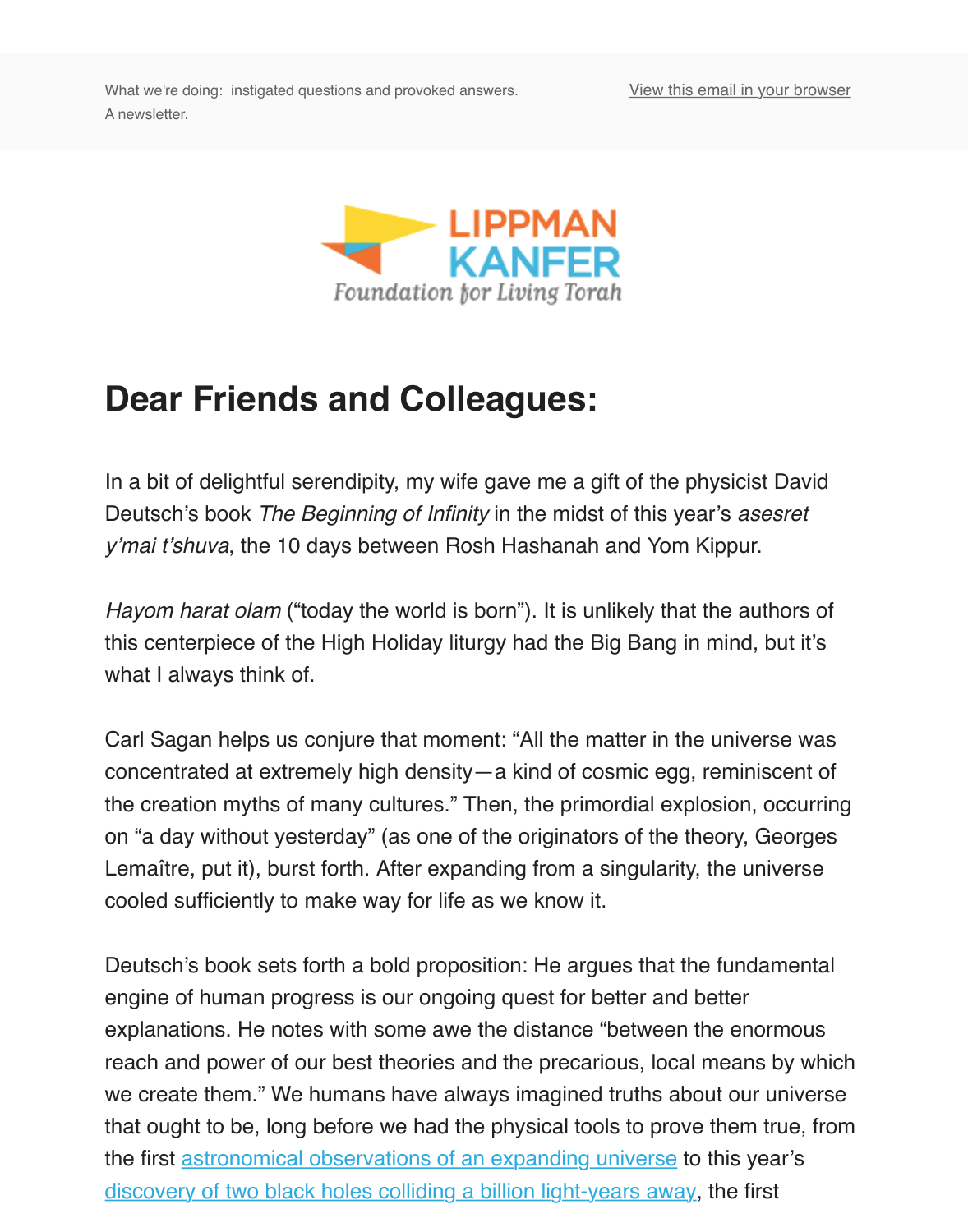Searching out new explanations requires us to be willing to shed old ones, destabilizing world views that have served us just fine up until now.

I keep coming back to this destabilizing-yet-indispensable questing for understanding as I think about the work of *cheshbon ha-nefesh*—the "accounting of the soul"—that is perhaps the essential undertaking of the 10 days of *teshuvah*. Teshuvah is literally defined as "return" and signifies repentance. We often conflate the two, believing that if we can only return to our original, purest self, we will have repented. But Deutsch is making the opposite point: It's only when we look for better and better understandings of ourselves that we can make any progress at all.

It's the clash between the Wizard of Oz's "If I ever go looking for my heart's desire again, I won't look any further than my own back yard" and Tom Wolf "you can never go home again"—put more poetically by Heraclitus: No hum ever steps in the same river twice, for it is not the same river, and she is not same human.

What if *teshuvah* isn't the return to some elemental, pure version of ourselve but instead represents the elemental quest for learning, for striving, for improvement? What if *teshuvah* is the essence of human progress, in tension not with sin but with stasis? What if, in these 10 days—a condensed, accelerated window that hearkens to the very moment of *harat olam*, the bir of the u[niverse, w](https://lkflt.wordpress.com/our-work/jewish-sensibilities/teshuvah/)hose release of energy 13.7 billion years ago made possiblethis best of all possible worlds—our work is to ask questions of ourselves to better understand what is there, and what we do, and how, and why?

These are certainly the questions that animate us at the Foundation, where have the privilege of partnering with you at this extraordinary moment of hure and Jewish history, to engage together in this act of *teshuvah*, questing to fin yet better explanations, distilled from the breadth of Jewish teaching and learning, for what it means to live a good life.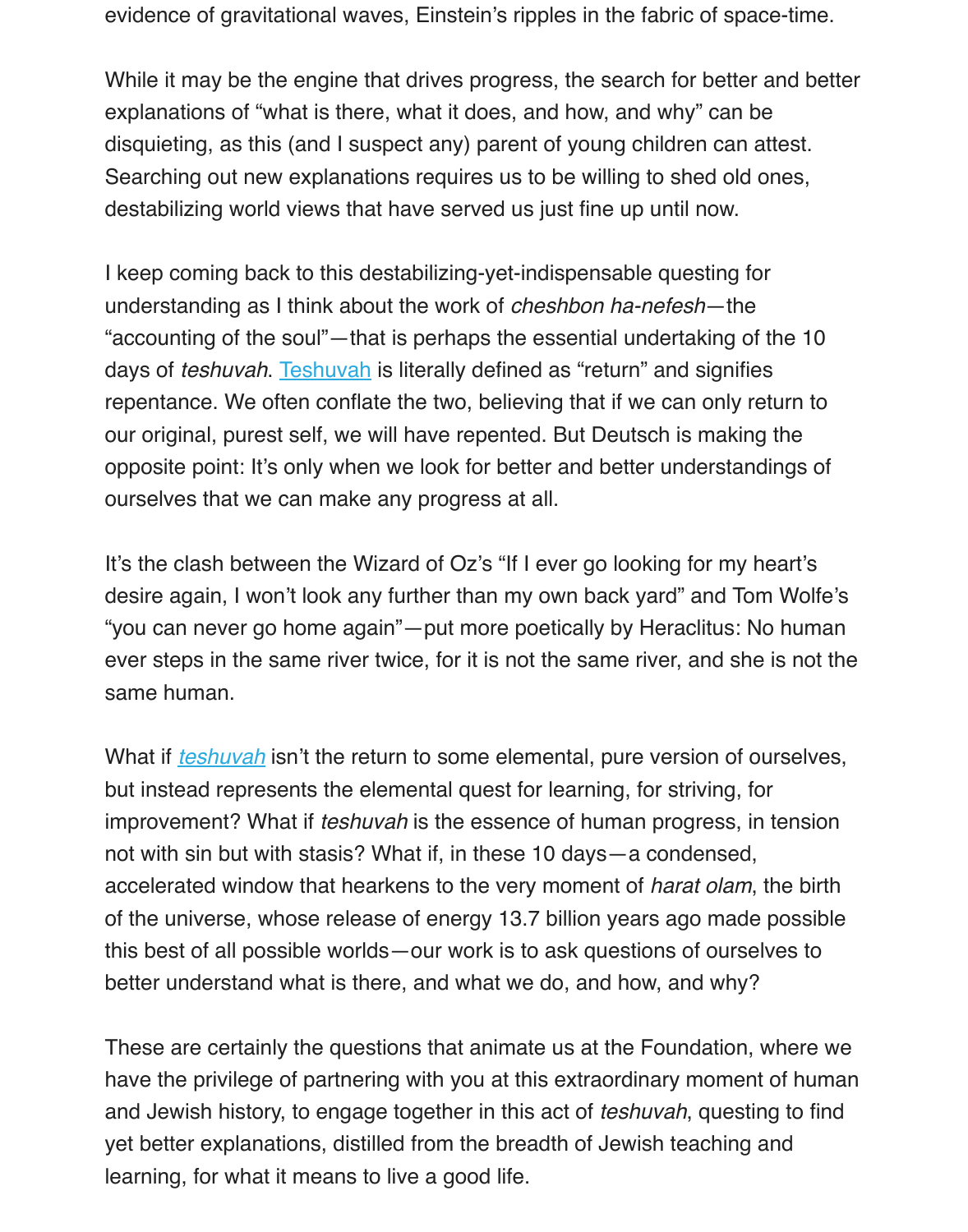

## **the Date**

Wednesday, December 14, 2016

Along with our partners at the Jewish Education Project, we are pleased to present the 2016 Jewish Futures Conference. In addition to a full program and insights from **DAN ARIELY**, one of the world's foremost behavioral psychologists, the event will also feature the Inaugural Award Presentation for the Lippman Kanfer Prize for Applied Jewish Wisdom. Please save the date and sign up below to be notified whe registration opens. We'd love to see you there.

## **GIVING**

[The world of virtual education is still very new for the Jewish community, but it has](https://docs.google.com/forms/d/e/1FAIpQLSfXLVyLkAB0WIhHXeqggBOBE6xH8liWPEGqX1Ngq9PqoZlidQ/viewform) proven its potential elsewhere - virtual tools can enable an excellent educator to get into more classrooms with great efficiency – which has some tremendous implications for the many Jewish communities in the US and around the world. For nearly ten years, **Bible Raps** evaluations have shown that their students retain the knowledge they've learned through the mneumonic of hip-hop. However, a consiste challenge for Bible Raps has been its dependence on a single educator and a small group of colleagues to deliver the programs. Despite being able to make a quite strong case for using hip hop as a medium to help bring Jewish teaching to students in ways that feel relevant and authentic to them, the realities of working with a small team has meant [time-bound](http://www.biblerapsnation.com/) rather than ongoing engagement with students, and a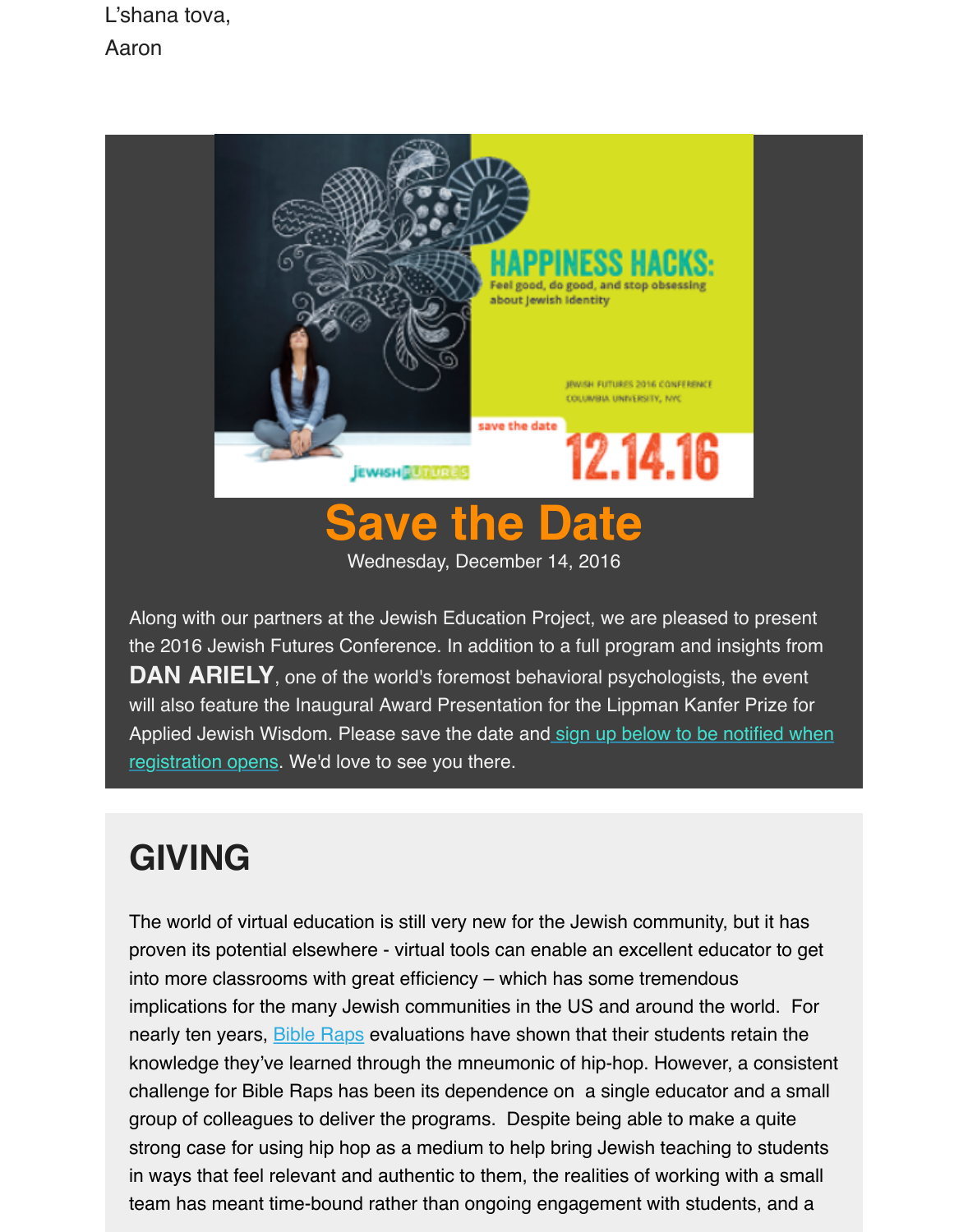Raps with resources to refine and test a unique pedagogy, but also to develop a proof of concept model for expanding virtual education in Jewish space, significantly scaling the reach and impact of exceptional educators previously bound by geography and other issues of access – something which we hope will be a valuabl learning for the field at large.

To learn more about the specific insights and explorations of Bible Raps, click here read our blog post.

To learn more about how you can partner with Bible Raps to bring a virtual worksho to your community, click here.

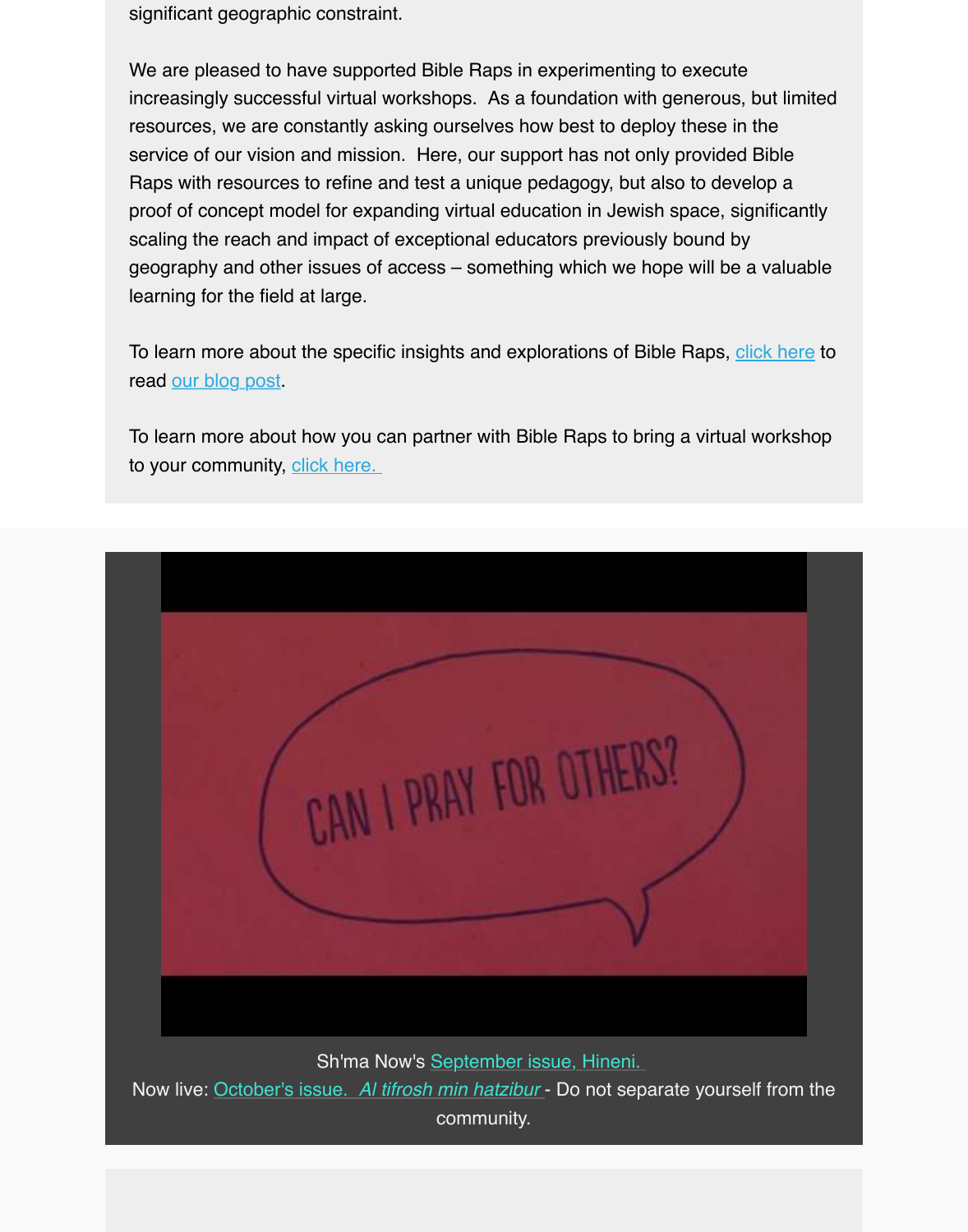We wanted to bring together individuals and organizations who have been using frameworks -- like 'Jewish sensibilities,' the mussar practice of working on middot and 'Jewish values' -- to share about their work and the challenges they have observed in using those frameworks. We wanted to learn more about what motivates these attempts to provide new/old frameworks and models for conveying Jewish wisdom, what the frameworks point towards/how do they 'work', what questions arise when using the frameworks and what steps might be taken to advance this enterprise.

A highlight of the conversation was identifying a number of conceptual and practical challenges, which included:

1) Choosing a language framework for capturing and presenting Jewish wisdom in an accessible way

- 2) Balancing accessibility with depth
- 3) Defining the ultimate purpose of applying Jewish wisdom
- 4) Identifying and employing educational approaches that move learners from exposure to internalization to inspired action

5) Dealing with the question of what is distinctively "Jewish" and what is universal in "Jewish wisdom"

6) Balancing a desire to meet people where they are and respond to their immediate needs with a desire to encourage them to move beyond where they are toward becoming their "best selves"

7) Encouraging people to do what can be done as individual work and simultaneously creating collective environments (communities) that both support an guide individual change

We remain curious about what steps might be taken to advance this conversation. you are interested in collaborating to work on tackling any of these challenges , please be in touch with us.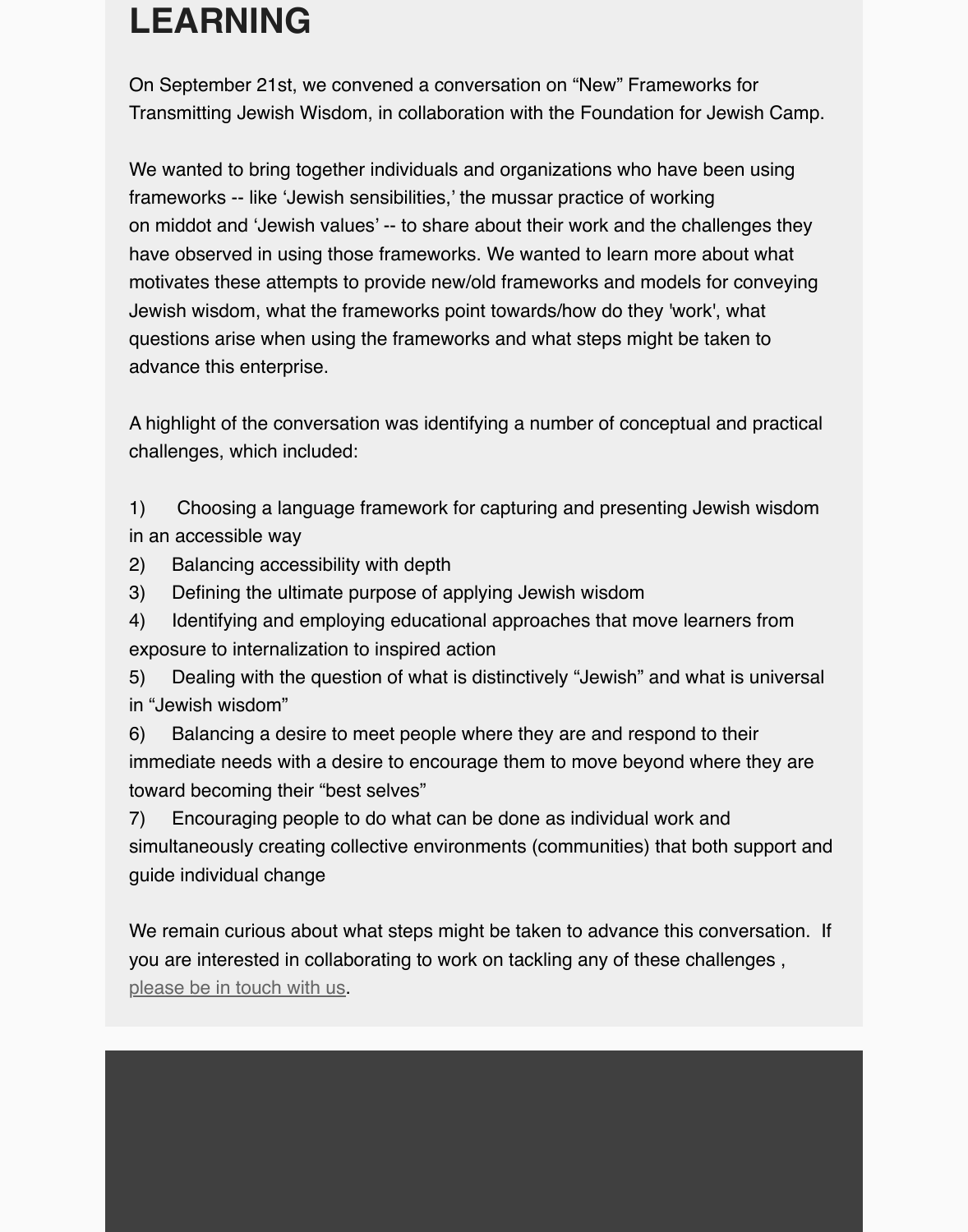

Please change our physical mailing address in your files: **520 South Main Street Suite 2457 Akron, OH 44311**

## **SHARING**

We appreciated Eliza Slavet's evolving thoughts on alienation during the Holidays a shared in eJewishPhilanthropy - which she has turned into an emerging organization (which happens to be a Semifinalist for the Lippman Kanfer Prize for Applied Jewish Wisdom)

Bible Raps has created a retreat, the weekend of November 18-20, to bring together Jewish educators and others who love [hip hop to think, create](http://ejewishphilanthropy.com/welcoming-the-new-year-and-the-strangers-in-our-midst/?utm_source=Tue+Oct+11n**&utm_campaign=Tue+Oct+11&utm_medium=email) and learn together in Philadelp[hia. Cost is only \\$25,](http://ejewishphilanthropy.com/) and includes a rap battle. Re[gistration is open!](https://www.grapejuice.buzz/1/about-us)

[ICYMI, this past August, Beth Cousens released a fascinating exploratory study on](http://lippmankanferprize.org/profile/?profile=grapejuice&entryid=500) what impact rabbinic literature has on students. "A Text That Is Never Resolved": [Skills, Knowledge, and Personal](http://www.biblerapsnation.com/retreat.html) Meaning in Students' Experiences of Rabbinic Literature.

The Jewish Education Project has a microgrant program to help organizations move ideas from thought to action. Applications are due by 9 am, October 26.

[Looking for Sukkot ideas? Makerspace tools might help you add to your repertoir](http://www.brandeis.edu/mandel/pdfs/2016-09-Text-Never-Resolved.pdf)e a roundup from Digital JLearning Network.